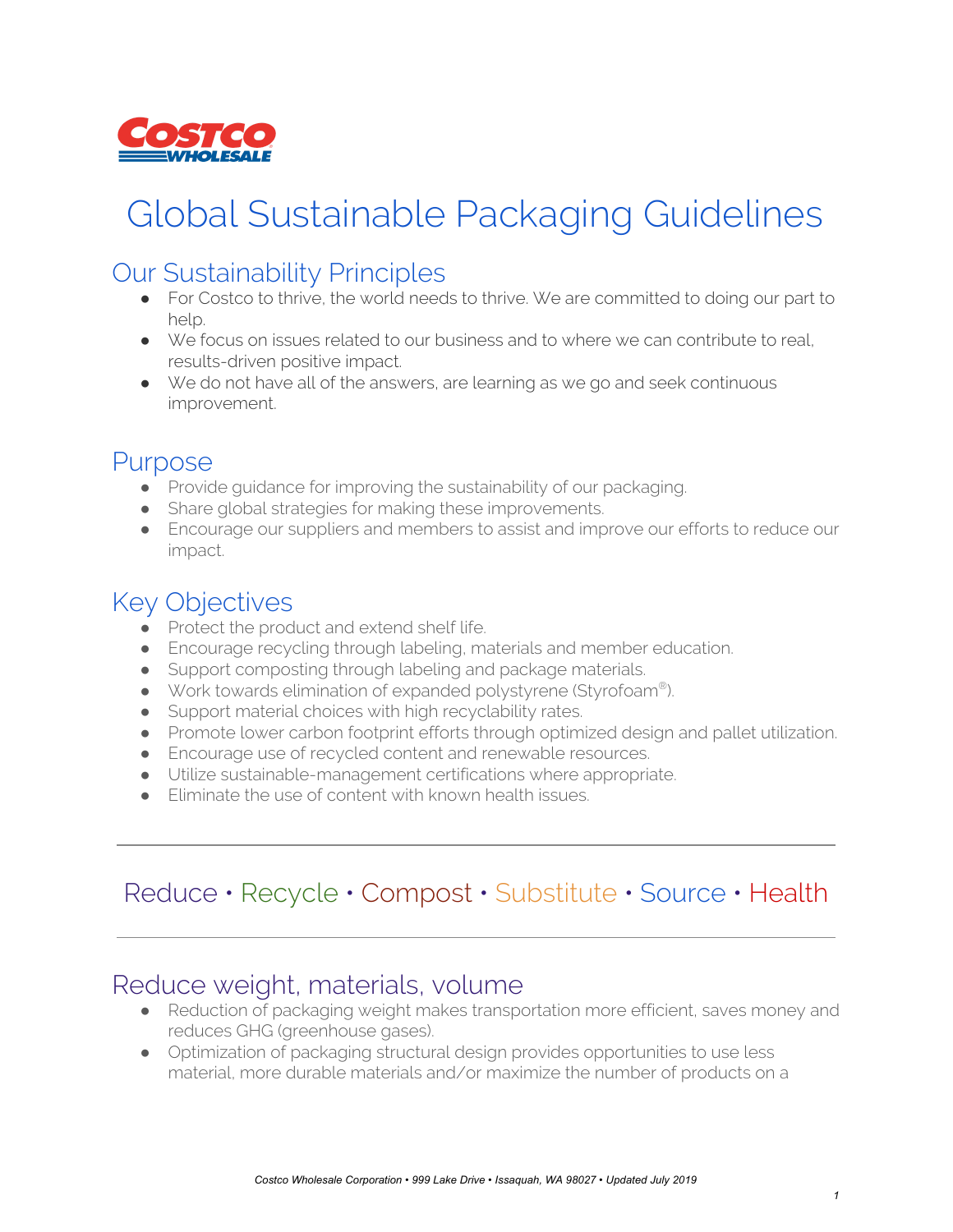pallet.

#### Packaging should be properly labeled for recycling

- All packaging should be labeled for recycling, reflecting local standards.
- Recovery of materials starts with proper labeling, please take steps to label your package and components so that members can recycle correctly.



## How2Recycle

• Costco has joined the How2Recycle program and will begin incorporating these marks on some US packaging and qualified Canadian packaging.

## Packaging should be easily recyclable

The primary function of all packaging is to protect the product, wherever possible, the materials selection in packaging development should focus on packaging that has a high level of recycling and recovery.



# The U.S. Carton Council

• The Carton Council (U.S.) through efforts over the past 9 years, have successfully grown carton recycling access. Carton recycling has surpassed a 60% national access rate this year and is now considered "widely recycled". As a result of this accomplishment, Tetra Pak®, other aseptic packaging and gable-top cartons (such as milk and other beverage cartons) can now be labeled with non-qualified recycling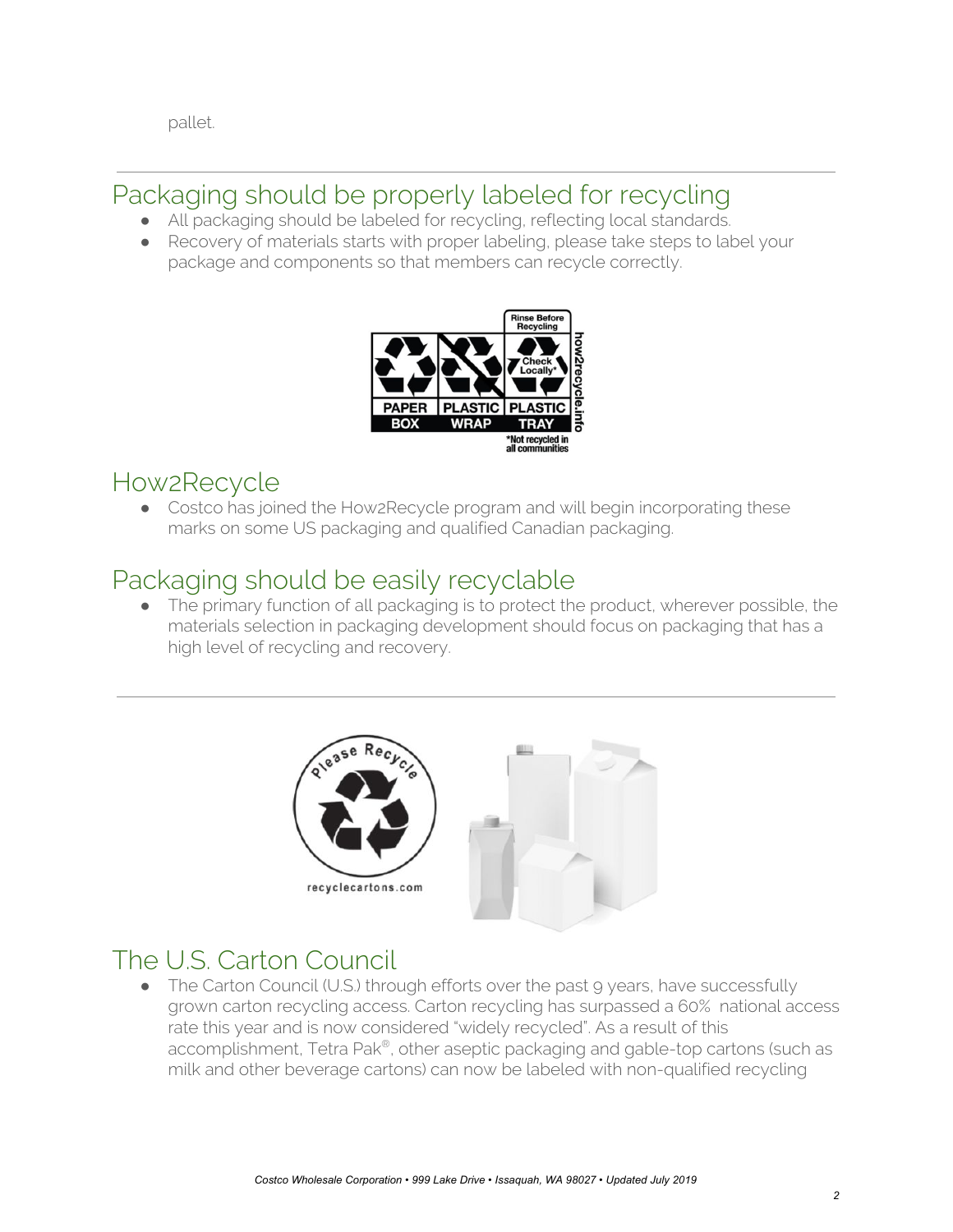logos as shown above.

This mark is unique to this category of packaging and for the U.S. market only.

## Increase the use of recycled materials

- We encourage the use of recycled content to support efforts to create a value chain for recovered materials.
- Using recycled content can reduce the amount of virgin materials and nonrenewable resources.

# Identify recycled content

- Any percentage of post-consumer recycled content declared on a package must be certified through written verification by the supplier or a certifying agency.
- Do not declare as recycled content, scrap retrieved in the manufacturing process or pre-consumer materials.
- For U.S. distributed packaging follow the FTC (Federal Trade Commission) guidelines for recycled content claims. For all other regions, follow your local requirements.
- Reporting to state regulatory agencies on mandated recycled content is the responsibility of the supplier. Documentation of submitted content should also be provided to the Costco Legal department

# Make good choices that impact recyclability

- Make appropriate choices in inks, coatings, laminates, adhesives and other materials that could impact recyclability.
- Suggestions include: choosing inks with no or minimal metal content, use less ink, and/or soy or vegetable-based ink alternatives. Use water-based or repulpable adhesives and consider green UV coatings.

#### Increase the use of compostable packaging

- We recognize that access to commercial composting programs is vastly smaller than recycling programs, and recycling should be our first objective, compostable packaging can sometimes be an ideal solution.
- Compostable packaging declarations must be based on ASTM D6400 or ASTM D6868 standards.
- While recycling is preferred due to the value of recovered materials, composting is also a method that supports Closed Loop solutions.
- Packaging labeled as compostable must be reviewed through 3rd party certification programs.
- Food packaging that has difficult-to-remove food residues should be designed for compostability.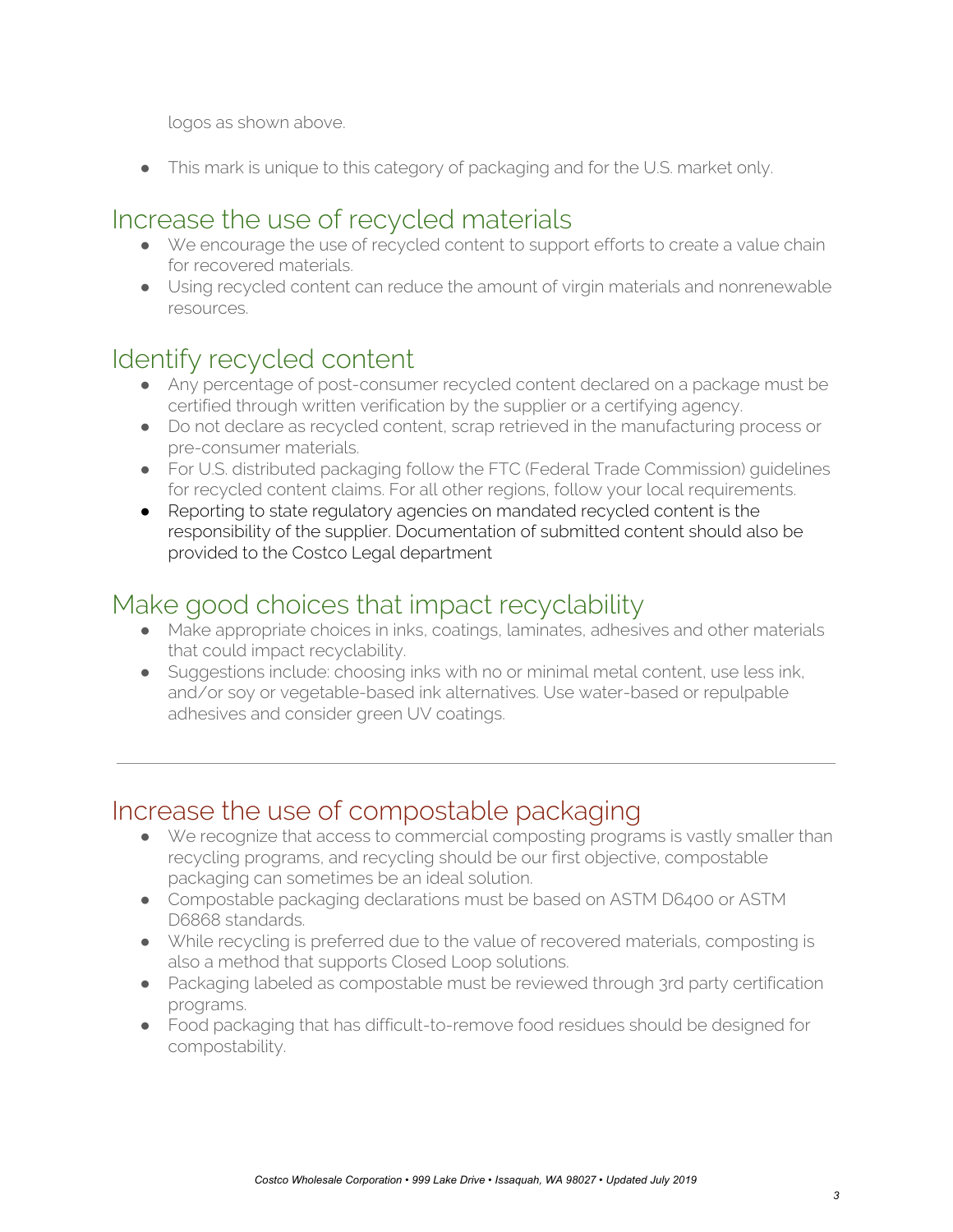# Elimination of Styrofoam®/expanded polystyrene

Continuation of our current policy to eliminate the use of non-recyclable expanded polystyrene. Alternative materials that are widely recycled or compostable are recommended. Suggested alternatives exist:

- Honeycomb formed paper
- Compressed paper pulp/molded fiber
- Wheat straw compressed pulp
- Green Cell<sup>®</sup> foam
- Mycelium (mushroom packaging
- Any other material/filler that meets widely recycled or compostable criteria that also provides the required protection

#### Elimination of PVC - rigid and flexible

The concerns around PVC (polyvinyl chloride) are as follows:

- The presence of vinyl chloride, a known carcinogen according to WHO (World Health) Organization), which is used in the production of PVC.
- Not able to be recycled in many curbside recycling programs.
- Flexible film PVC produced in regions outside the US have been found by the TPCH (Toxics in Packaging Clearinghouse) to contain excess levels of heavy metals, specifically lead and cadmium.

#### Responsible sourcing

Responsible forest management is an important component in sourcing paper-based packaging.

- Fiber procured for paper-based packaging should come from known sources, procured legally and not contribute to deforestation.
- We recognize that there is a limited supply of certified fiber, so we highly encourage the use of recycled content.

The following organizations certify the source of virgin fiber:

- **•** FSC (Forest Stewardship Council)
- SFI (Sustainable Forestry Initiative)
- PEFC (Programme for the Endorsement of Forest Certification)